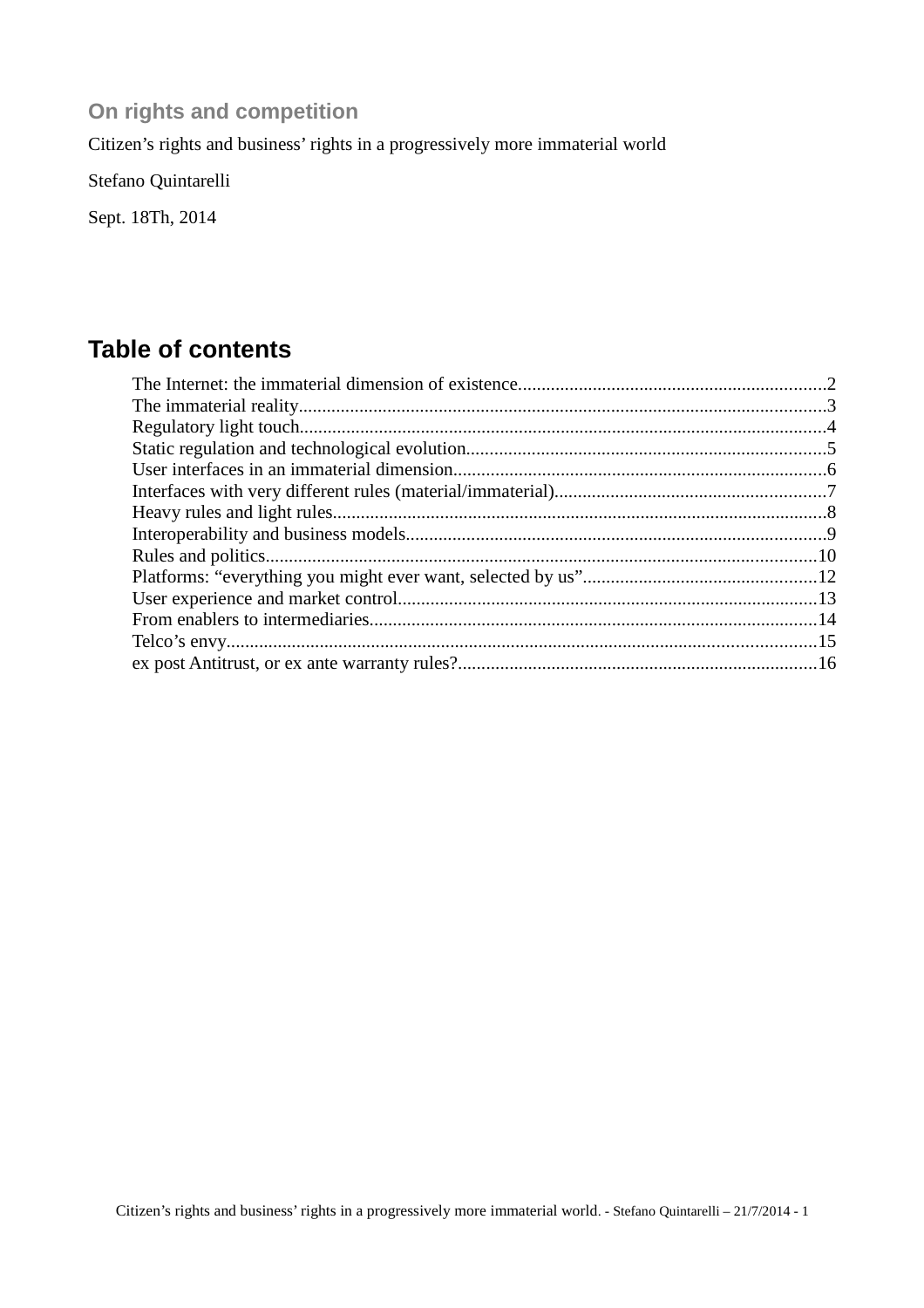#### Abstract

The Internet represents the immaterial dimension of existence, which complements and acts in continuity with the material dimension rather than being an alternative to it. Immaterial relationships are mediated by the on-line platforms that have developed rapidly and with little control largely because the European e-Commerce Directive of 2000 exempted them from liability. On-line platforms are now determining factors in the use of the Internet, and become not only the principal means of interacting with the immaterial dimension, but also the most important interfaces for the material dimension. However, they are not neutral: as a matter of fact, the ways in which on-line platforms are conceived and user experiences are shaped are capable of orienting and modifying user behaviours. And that is not all because the platforms are designed to produce the effects of lock-in (which make it very difficult for users to abandon an adopted service) and the absence of interoperability, as the laws governing intellectual property rights are used to assure their closure in various ways.

The widely deregulated and rapid immaterial dimension is often characterised by increasing returns that tend to give rise to global monopolies and oligopolies which, in a few years, have created (and are still creating) positions of dominance in intermediating the services of the material dimension without any of the guarantees or restrictions foreseen for their predecessors. They are replacing local intermediaries operating in the material dimension with multinational intermediaries operating in the immaterial dimension: in other words, allowing the presence of gatekeepers in the immaterial dimension is leading to a loss of governance of a large part of the material dimension. In order to defend the market (and, with it, public rights), the present gatekeepers should be subject to specific pro-competitive regulation and the entry of the new gatekeepers wanted by those (who would like to eliminate the neutrality the Internet) should be prevented. It is therefore to be hoped that ex ante provisions are introduced in order to protect the rights of consumers and economic operators who are currently only protected ex post. Europe, in its dimension as a market of consumers, should decide whether to accept the status quo or intervene in order to ensure a different future.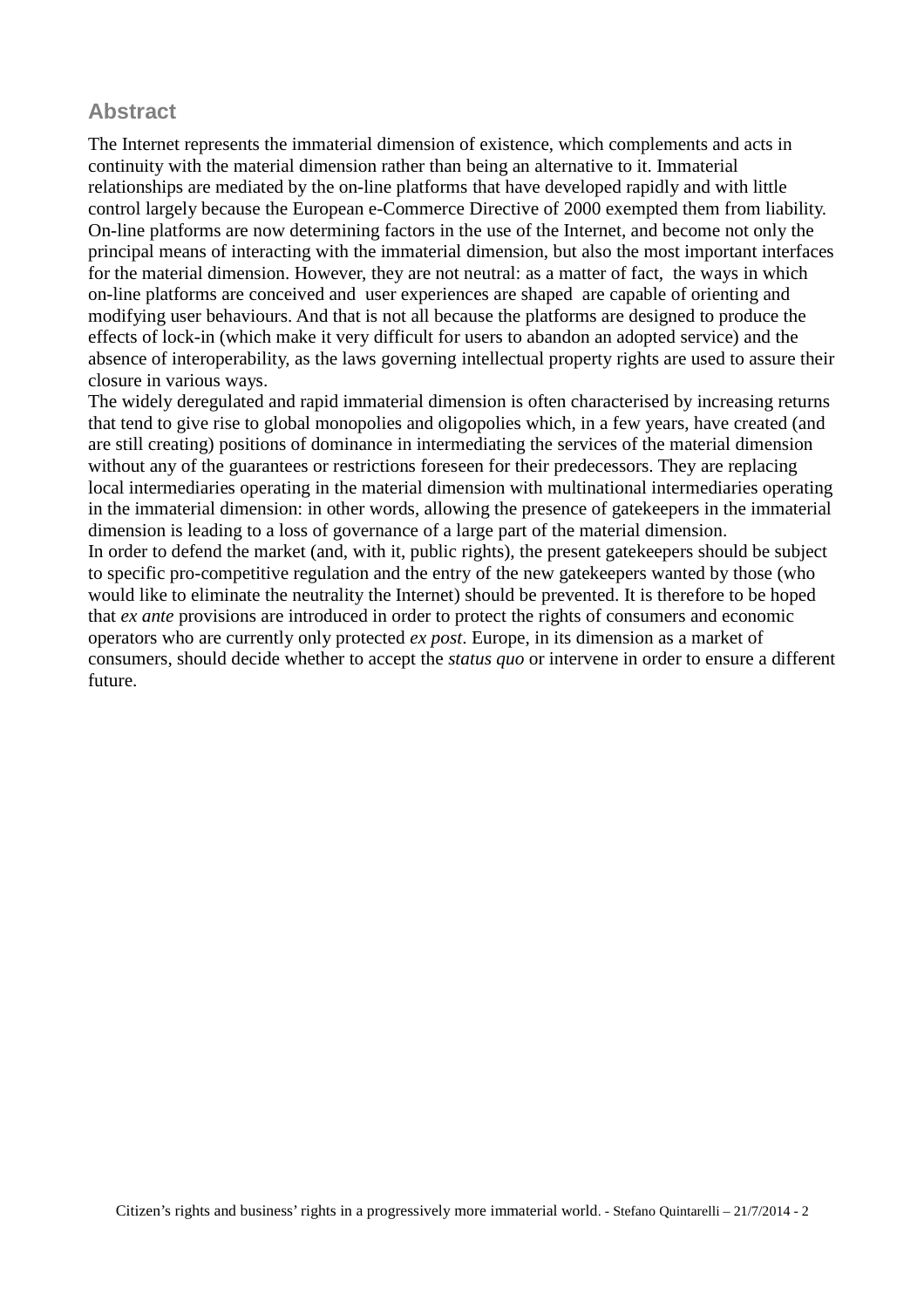### A preface, from the past

This is the most important antitrust case which has been before the Court in years.

It is important because it reveals the way of growth of monopoly power -- the precise phenomenon at which the Sherman Act was aimed.

Here, we have the pattern of the evolution of the great trusts. Little independent units are gobbled up by bigger ones.

At times, the independent is driven to the wall and surrenders. At other times, any number of "sound business reasons" appear why the sale to or merger with the trust should be made. If the acquisition were the result of predatory practices or restraints of trade, the trust could be required to disgorge.

But the impact on future competition and on the economy is the same though the trust was built in more gentlemanly ways.

We have here the problem of bigness.

Its lesson should by now have been burned into our memory by Brandeis. The Curse of Bigness shows how size can become a menace -- both industrial and social.

It can be an industrial menace because it creates gross inequalities against existing or putative competitors.

It can be a social menace because of its control of prices. Control of prices in the steel industry is powerful leverage on our economy. For the price of steel determines the price of hundreds of other articles.

Our price level determines in large measure whether we have prosperity or depression -- an economy of abundance or scarcity.

Size in steel should therefore be jealously watched.

In final analysis, size in steel is the measure of the power of a handful of men over our economy.

That power can be utilized with lightning speed. It can be benign, or it can be dangerous.

The philosophy of the Sherman Act is that it should not exist.

For all power tends to develop into a government in itself. Power that controls the economy should be in the hands of elected representatives of the people, not in the hands of an industrial oligarchy.

Industrial power should be decentralized.

It should be scattered into many hands, so that the fortunes of the people will not be dependent on the whim or caprice, the political prejudices, the emotional stability of a few self-appointed men.

The fact that they are not vicious men, but respectable and social-minded, is irrelevant.

That is the philosophy and the command of the Sherman Act. It is founded on a theory of hostility to the concentration in private hands of power so great that only a government of the people should have it.

United States vs. Columbia Steel, 1948.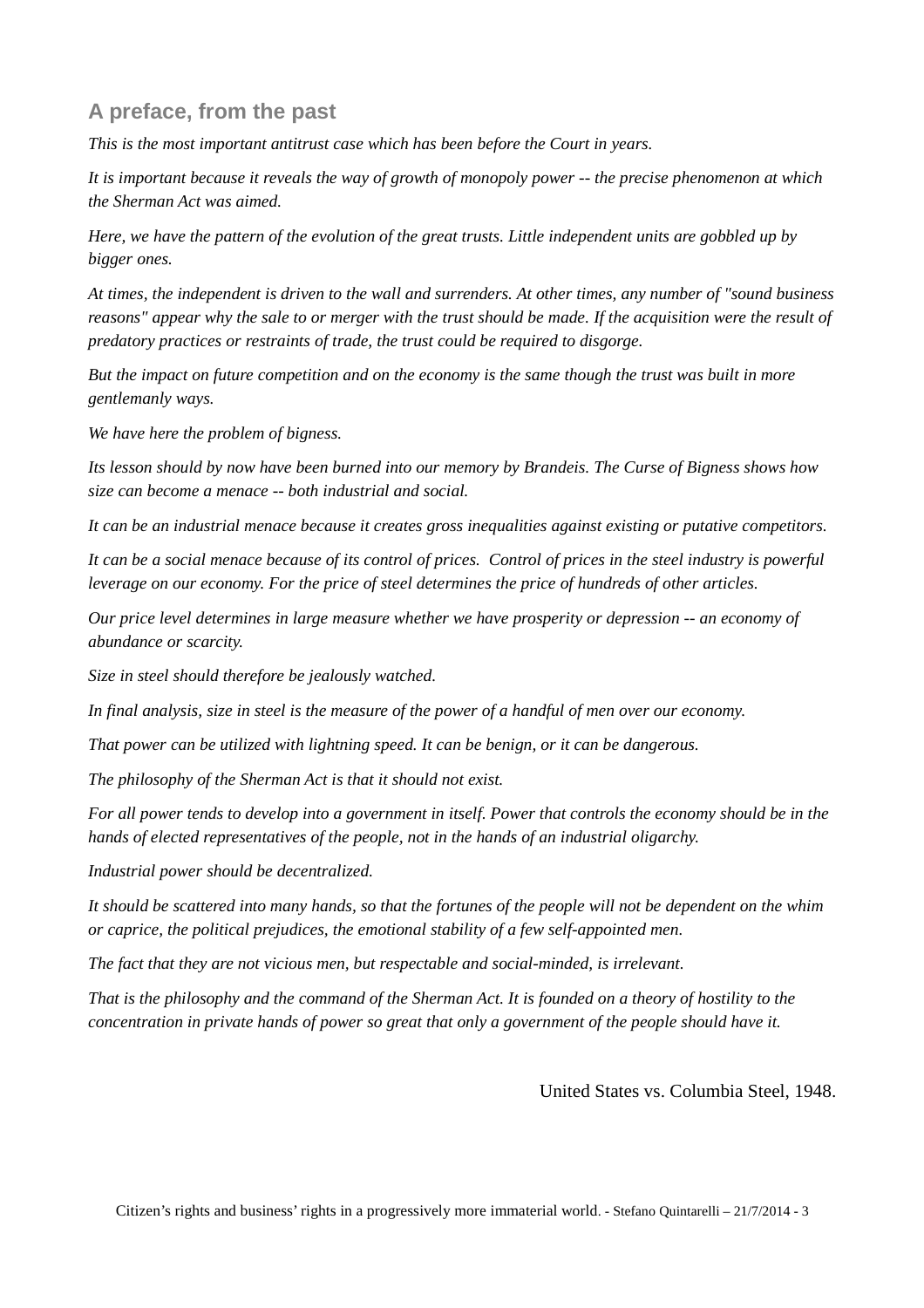### The Internet: the immaterial dimension of existence

A few years ago, a journalist asked me how I would define the Internet. I said that it's a dimension of our existence.

Today I'm even more convinced it is: the Internet is a dimension of our existence in which we have relationships and perform economic and social activities.

Obviously it's not the only dimension in which we keep these relationships, but it's not an even alternative dimension of our existence, like length is not an alternative dimension of height.

In some cases, the material dimension can be mostly non existent, in others it's the immaterial dimension that can be almost non existent.

In most cases, activities are performed in both dimensions.

More and more so, for most of us, these activities tend to be performed in the immaterial dimension.

Certainly many activities and relationships have been immaterial for a while (telex, fax; for many of us, these have been collapsed into the Internet (or they are doing so rapidly).

For these reasons, the Internet has become the immaterial dimension of existence.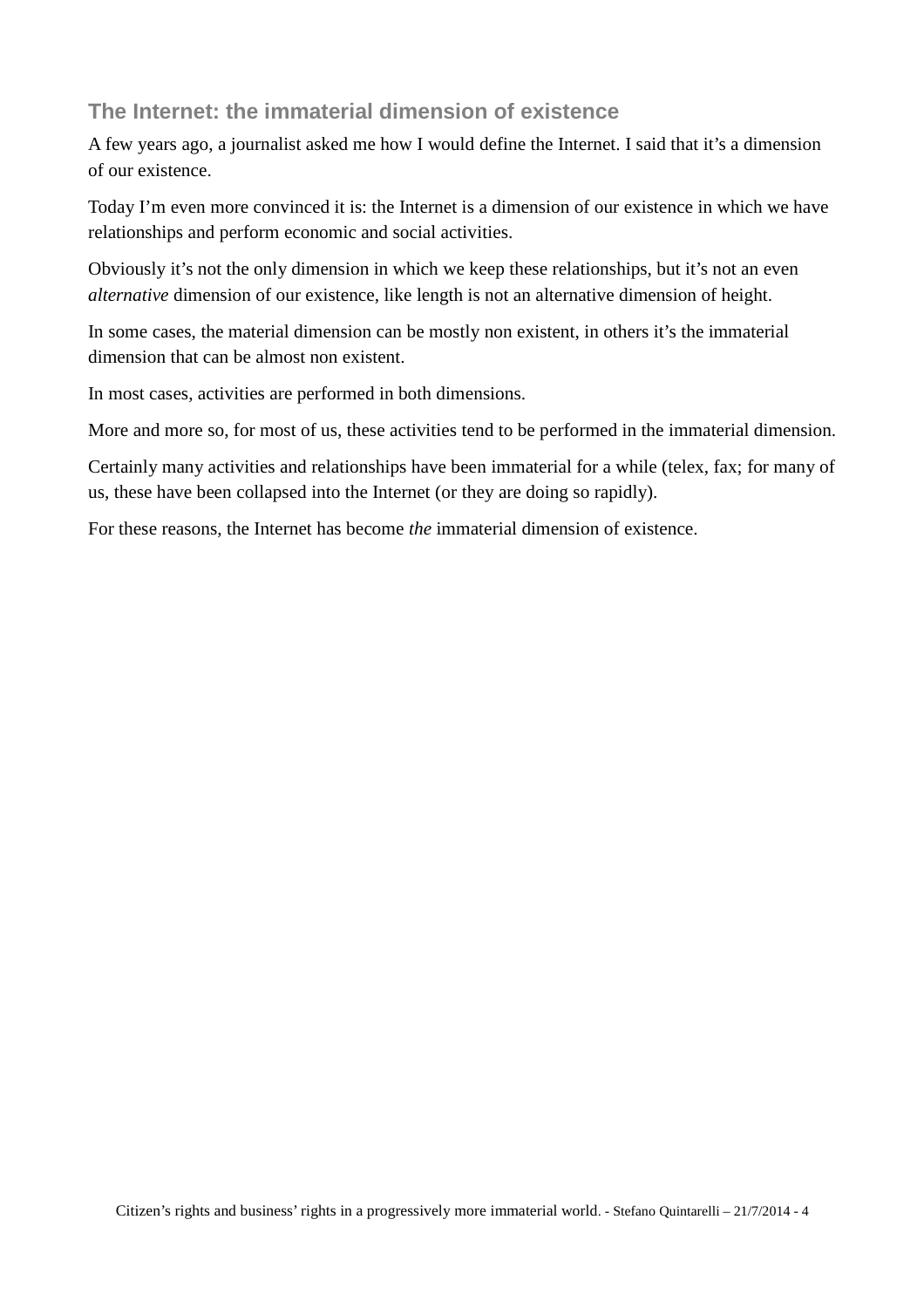### The immaterial reality

I consider profoundly wrong to talk about new technologies to describe digital technologies which have been with us for the past twenty years, and for various similar reasons I consider semantically wrong to talk about real world and virtual world.

First, they're not worlds, otherwise they would be alternate ones.

For this reason I talk about dimensions.

Second, virtual means "potential", or that could eventually be, but it's not. To illustrate this concept, I use to say that the money we keep in a bank is real, even if it's not material.

For this reason I put a special emphasis in using terms like "material dimension" and "immaterial dimension" and not like "real world" and "virtual world".

Seeing things this way helps understanding that a teenager does not spend most of his time with his phone or on WhatsApp, but he spends it with his friends and schoolmates. Even when he's materially away.

This concept doesn't say anything about the quality of their relationship when they also meet materially, but instead only that the relationship is immaterially possible for a much longer duration as compared to when I was a teenager, when I used to spend a lot of time on the landline phone, limiting my family in its use.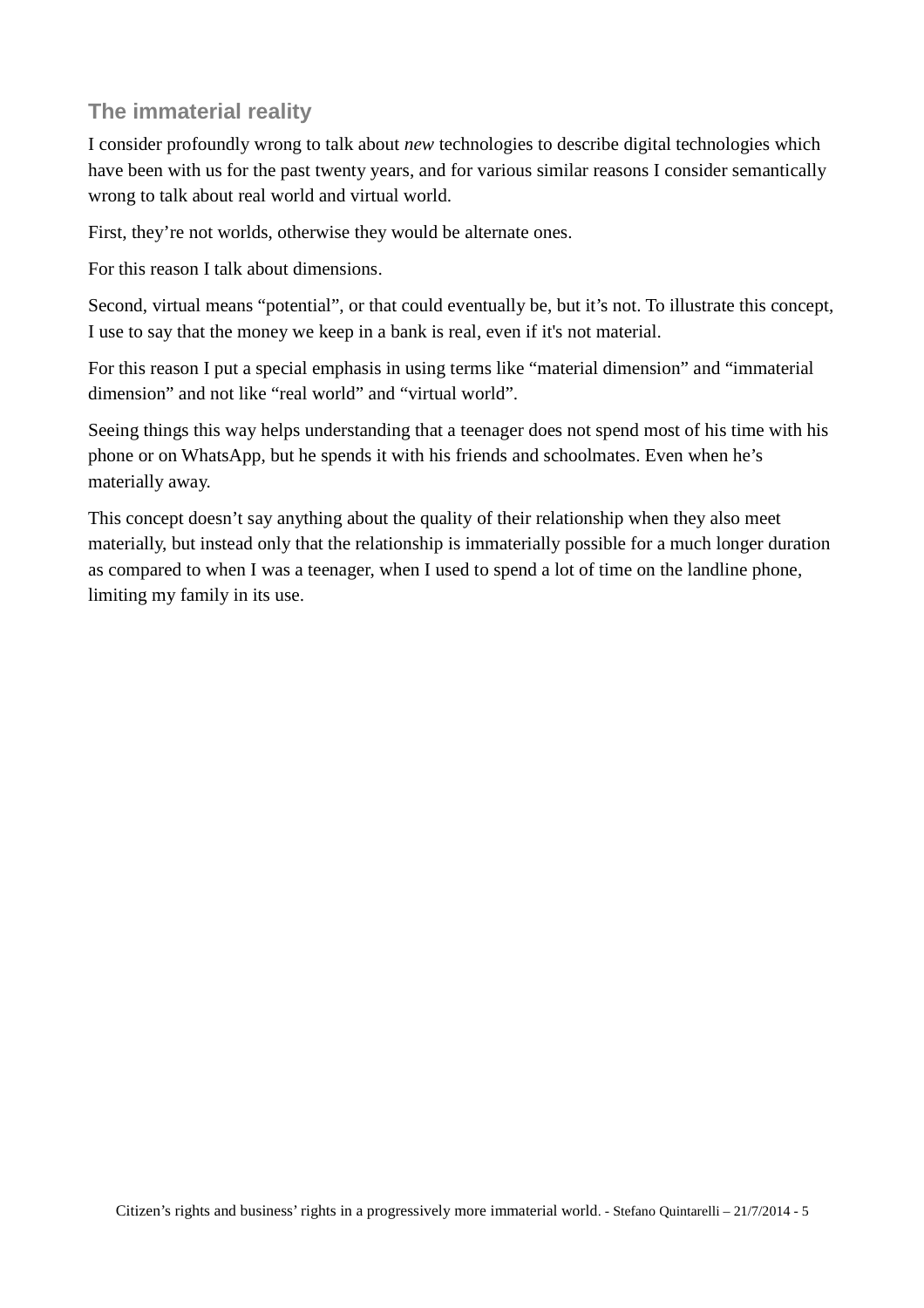## Regulatory light touch

Online platforms and tools that handle our immaterial relations have grown – or better, have exploded – in just a few years, and have enjoyed a regulatory framework with very few constraints.

The so-called "eCommerce European directive" from year 2000 explicitly guaranteed an exemption from responsibility to the owners of the communication platforms being used.

The legislator was well aware that the technological platform used by people to communicate was just that: a platform; content was provided by users and therefore users had responsibility over it.

Different is the case for those who upload content on those platforms and therefore have responsibility over it, publishers in particular, as they're organized as large scale players, with a hierarchical structure that determines the editorial direction and which content should be published.

Exemptions were introduced for these systems that simply transmitted (mere conduit: like a pipe where content flows through), for those who would host content uploaded by others (hosting providers: like a table that provides support to those who deposit and withdraw content) and for a mix between the two (caching: like a reclined plane on which content tends to slide and eventually disappear).

Platforms have evolved, and with the first forums and online discussion systems, a question arose: are these platform services, and therefore they can benefit from the exemptions of responsibility as per the directive, or not?

It was concluded that, being those platforms merely a software, without human activity, they could be considered part of the platform and therefore they could benefit from the exemption of responsibility available for "hosting" services.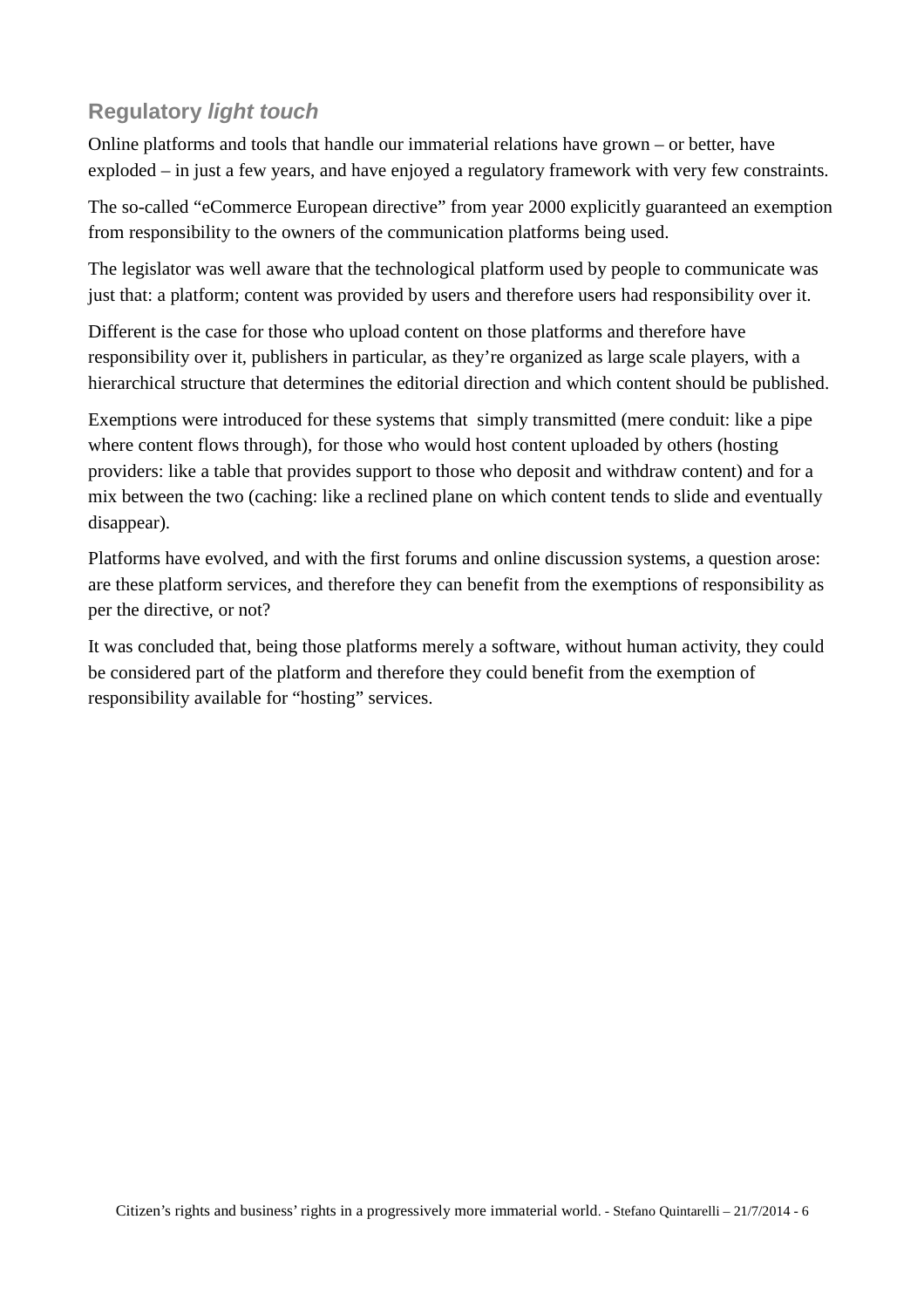# Static regulation and technological evolution

Is it still coherent with the idea that inspired that European directive, to consider that the absence of human activity is enough to exclude an editorial activity from these responsibilities?

Facebook's social experiment emerged in recent news<sup>1</sup> just days ago, in which, algorithmically, rules with which messages are presented have been altered for millions of people, to understand to what measure favoring negative and critical messages tends to stimulate negative reactions and, instead, favoring positive messages tends to stimulate favorable reactions.

What is this, if not proof that it is possible to make editorial choices technologically, without human intervention?

If the system were programmed to favor messages with positive reactions with respect to some Fascist propaganda, would it be enough to say that, since no humans are taking part in the decision, the system is exempt from any responsibility related to the crime of "advocacy of Fascism<sup>2</sup>"?

Is it enough that TV programming is being done by an automatic system, to consider the "audio / visual" media (new juridical name for "TV") exempt from responsibilities in editorial choices, in opposition to what happens if these choices are made by a human? (who, to be explicit, certainly has less information to support his decisions as compared to software)

Since the directive for the exemption of responsibility has been introduced, roughly ten years have passed and technologies have evolved dramatically. Maybe it's time to review these conditions for such exemption of responsibility in more depth.

<sup>1</sup> http://blog.quintarelli.it/2014/07/epic-epic-challenges-facebooks-manipulation-of-users-files-ftc-complaint.html

<sup>2</sup> A crime, in Italy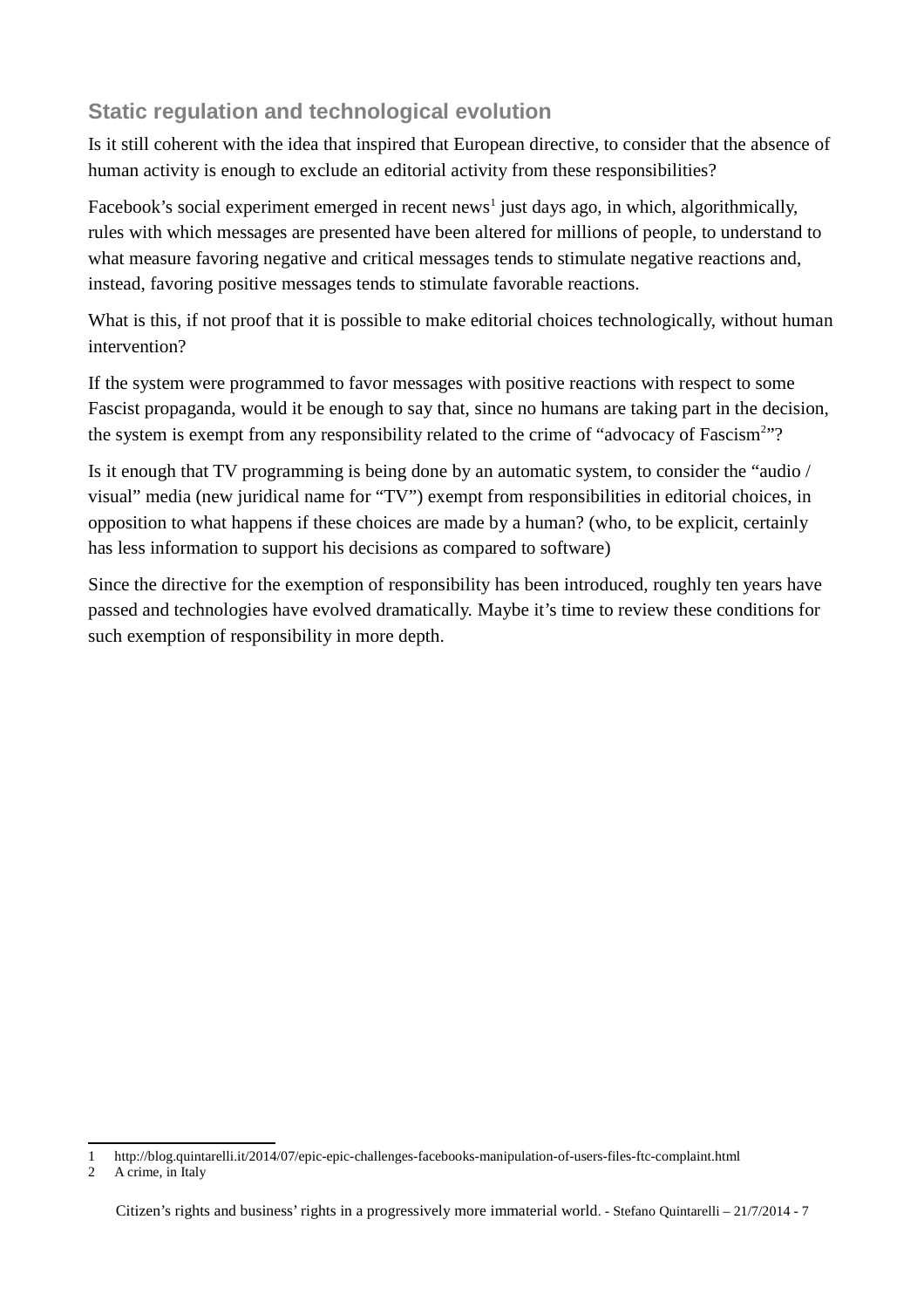# User interfaces in an immaterial dimension

In the meantime, even while benefiting from this favorable regulation framework, several of these platforms have grown and become the main interfaces for the immaterial dimension: the main system with which we interact in the immaterial dimension, which however is rapidly becoming (for some of us, has already become) the main user interface of the material dimension.

It is in fact evident to all of us that, more and more, to complement and sustain our socio-economic relations in the material dimension, we use tools for the immaterial dimension.

A system is characterized by its user interface: if a feature is not accessible in the user interface, for the user that feature doesn't ezist.

As a consequence, if we are excluded from the user interface of the immaterial dimension, we would be more and more penalized and marginalized even in the material dimension.

It is from just a few weeks ago<sup>3</sup> the news that a change in Google's search algorithms resulted in a profit reduction for Ebay of about 200M \$.

For this reason, Venture Capital companies invest several billions in companies operating in the immaterial dimension, young companies that rapidly scale to become the leader in a sector of new intermediation for the material dimension: the more people use tools in the immaterial dimension to nurture socio-economic relations in the material dimension, the more these new intermediaries obtain a position of extreme relevance.

<sup>3</sup> http://searchengineland.com/google-ebay-penalty-cost-197031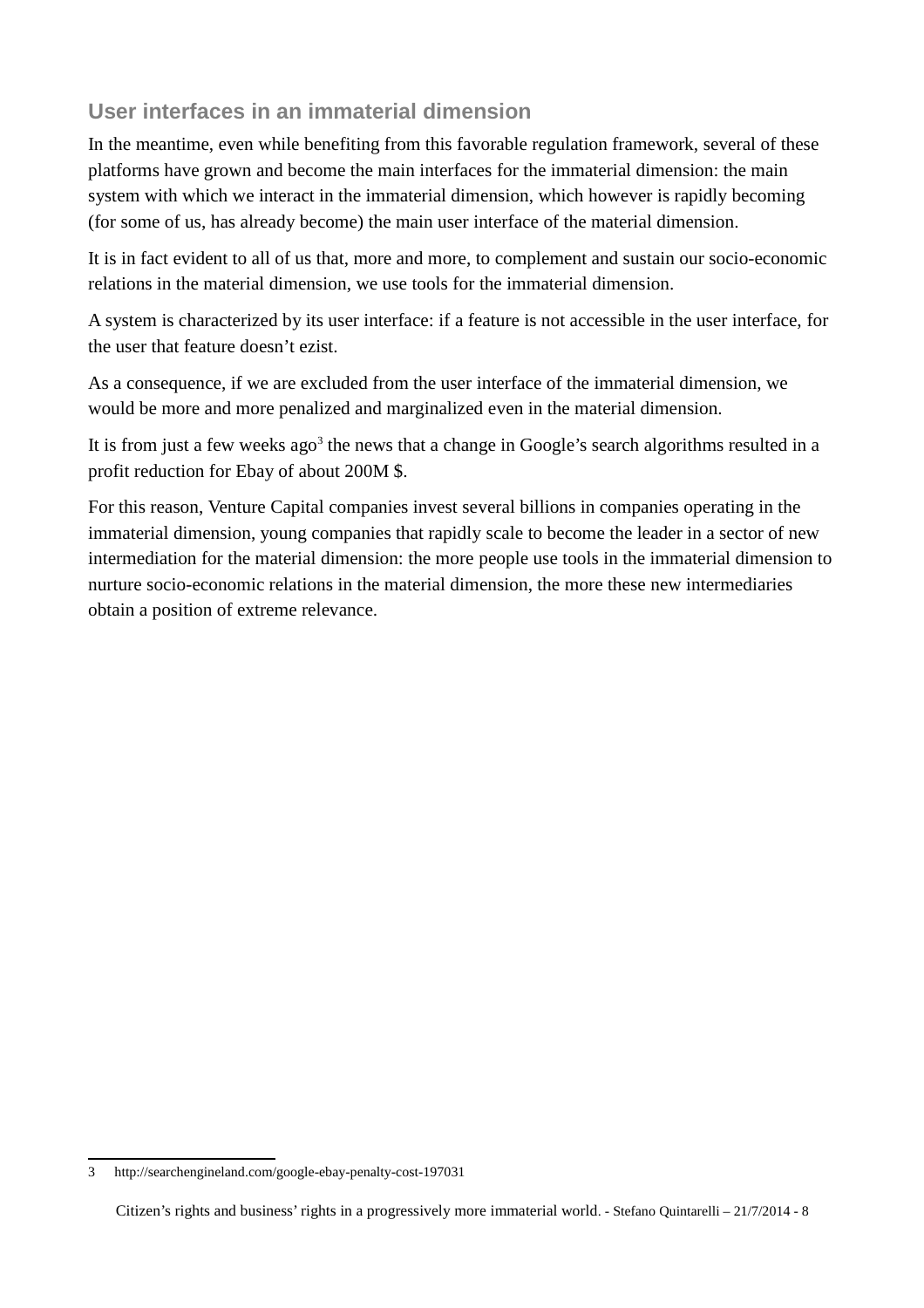# Interfaces with very different rules (material/immaterial)

As opposed to what happens in the material dimension, where every operation has an above zero marginal cost and requires time, in the immaterial dimension information moves at the speed of light with a null marginal cost.

In the immaterial dimension, the world is a dot: everything, everywhere, now. In the material dimension, instead, locality and time/cost to reach a citizen/user/client has great relevance.

In the material dimension, returns tend to decrease over time, as we have learned from Malthus onwards. In the immaterial dimension returns tend to grow over time, as explained to us by Brian Arthur, favoring the birth of oligopolies, if not monopolies.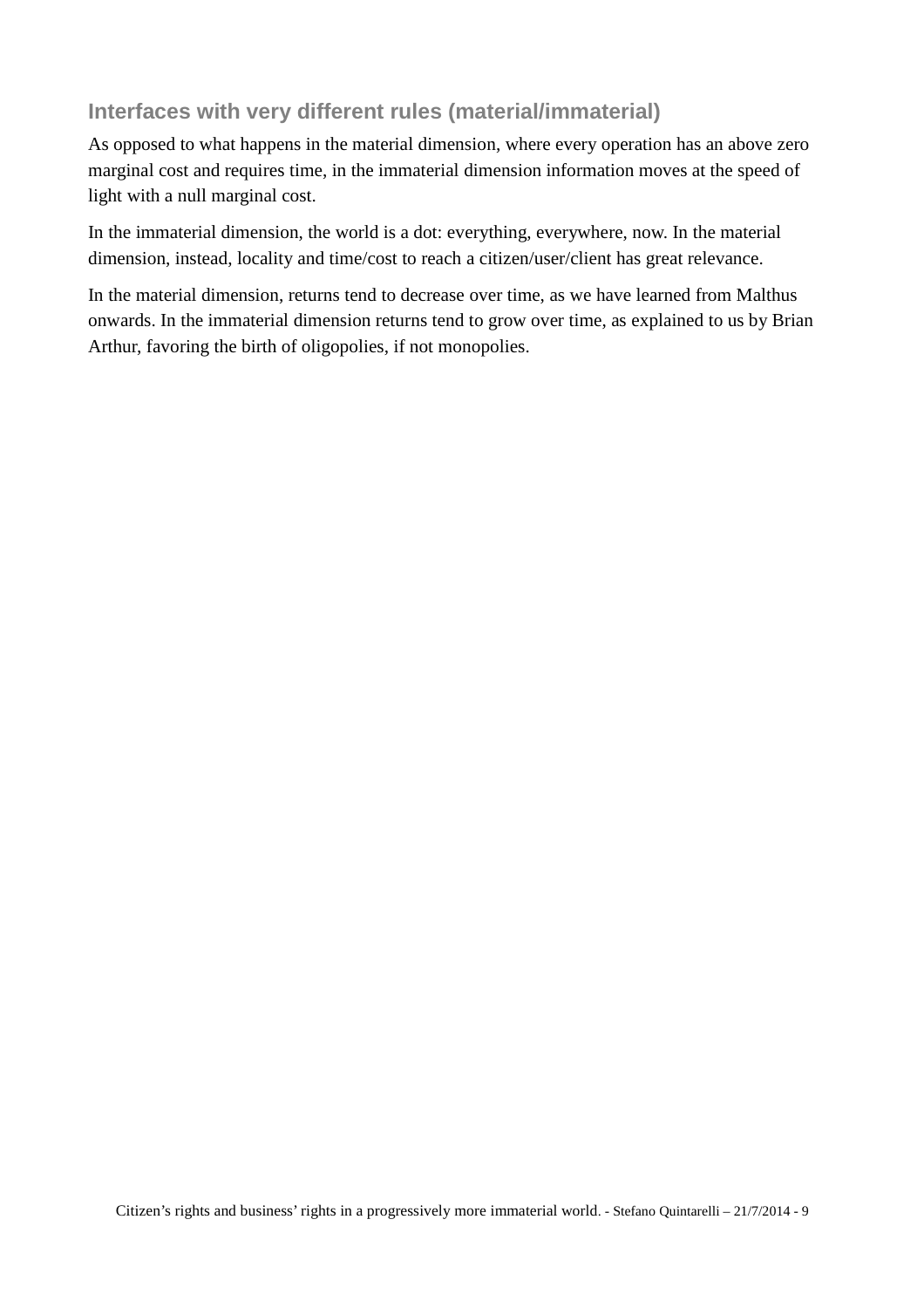### Heavy rules and light rules

Since the deregulation of telecommunications, network rules for operators (which have a very localized and large material footprint, being mainly underground cables and poles) have been designed to guarantee the fundamental rights of the users, and to favor competition.

As an example, we can recall:

- Rules regarding universal access and service, to make sure that nobody is left behind;
- Interoperability rules, to minimize network effects and guarantee that customers of smaller operators are not in disadvantage;
- Rules pertaining the conservation and protection of personal data, and to exclude other uses.
- Rules to prevent from using utility bills to pay other goods and services.
- Asymmetric regulations, to favor new entries against preexisting monopolists
- Rules to favor the possibility f contending customers, allowing for number portability from one phone operator to another in just one day (something that was technically unfeasible when the rule was introduced)
- Norms pertaining user functions to guarantee that, no matter which operator, users didn't have to learn new behaviours.

Venture Capital companies reward, with valuations north of one or several Billion dollars, those new immaterial intermediaries which have exponential growth (showing that they can take advantage of the growing returns described by Brian Arthur) also thank to network effect and, more than anything else, if they introduce a lock-in for users/citizens/clients in their business model.

"Lock-in" is a mechanism similar to a lobster pot, in which there's only one lane, almost automatic, to acquire a user, and it's impossible for such a user to leave the system.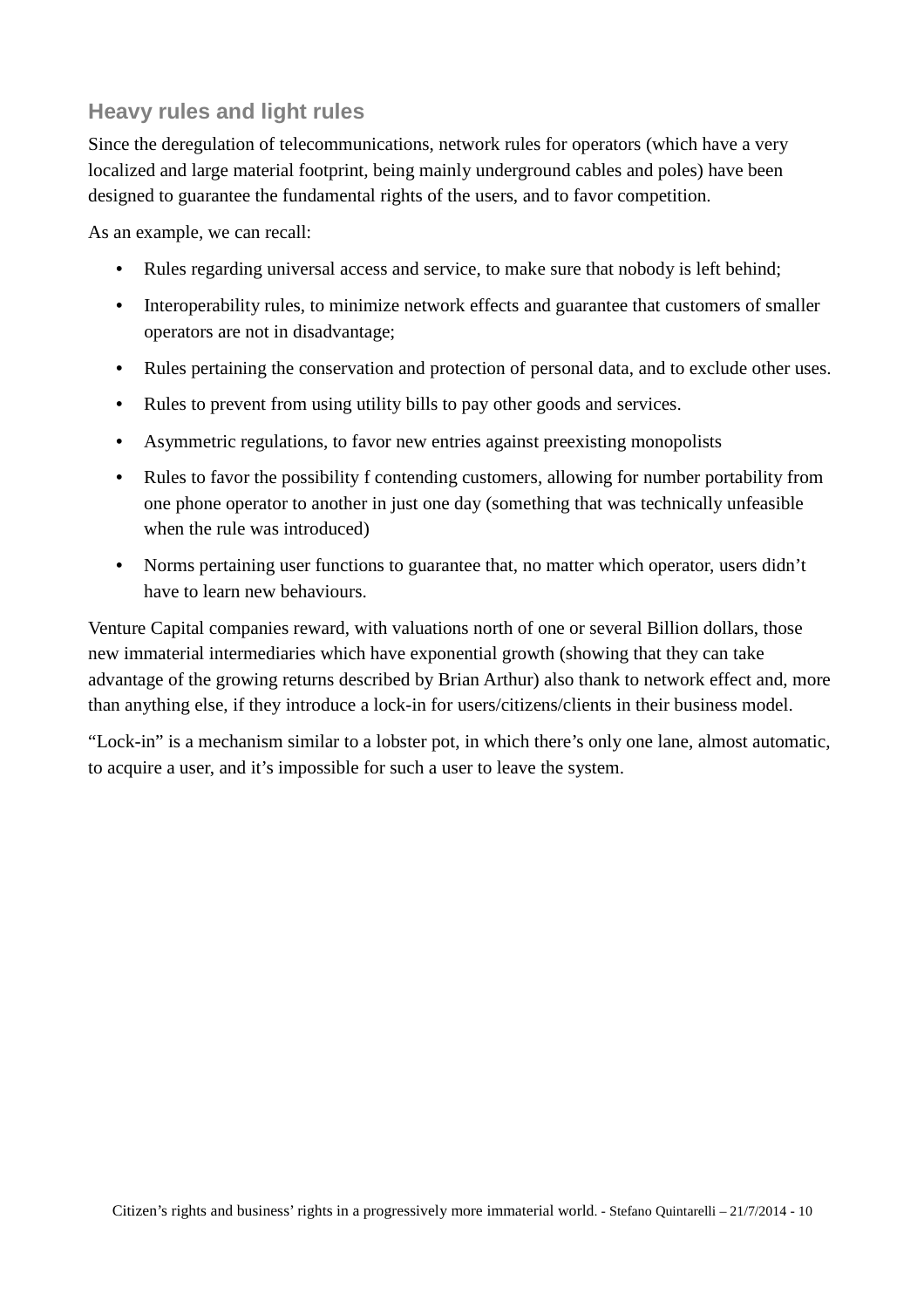### Interoperability and business models

When we think about the Internet, we think about a world of freedom, a bit anarchic, in which we can use any service, with any device, in any part of the world.

In fact, the Internet was structured differently than the large services that people use today; 5-6 of which constitute the vast majority of services used and time spent online by users, and then there's a fragmented periphery, almost invisible if compared to these giants.

The idea of the Internet that many of us have is linked to distributed systems, like email and web.

But this is way different than the actual situation in which few large services provide functions in a centralized manner, not interoperable with protocols and standards.

If today email didn't exist and we had to invent it, we would build a centralized service in which users would need to register on a platform and only these users would be able to exchange messages.

Then we would make huge investments in marketing to attract users and, once the virtuous cycle has started, other users would come. If everybody is there, if I want to message somebody I'd better get there too (network effect). Once everybody is there, how can I leave? I couldn't message anybody if I left. (Lock-in).

Instead, since the birth of the Internet, for decades we have had a system that allows anybody to setup his own server that interoperates with other people's servers and therefore to send and receive email in an integrally distributed system.

But then, we should ask why email was born as a distributed system, and not a centralized one? The answer lies in its origin. Email was born in an academic environment, to foster exchanges between researchers and non researchers, and not for business reasons.

And the same was true for SMS, as compared to a closed system such as WhatsApp, which had a tremendous growth thanks to a very compelling user experience (very important factor in the growth of a service).

SMS were created in a context with rules from the "estabilished" telecommunication services, which had interoperability in their DNA.

Email and SMS show that the lack of interoperability in current services is not due to a technical limitation, but rather to a choice, allowed by the absence, for Internet services, of pro-competition rules, imposing interoperability.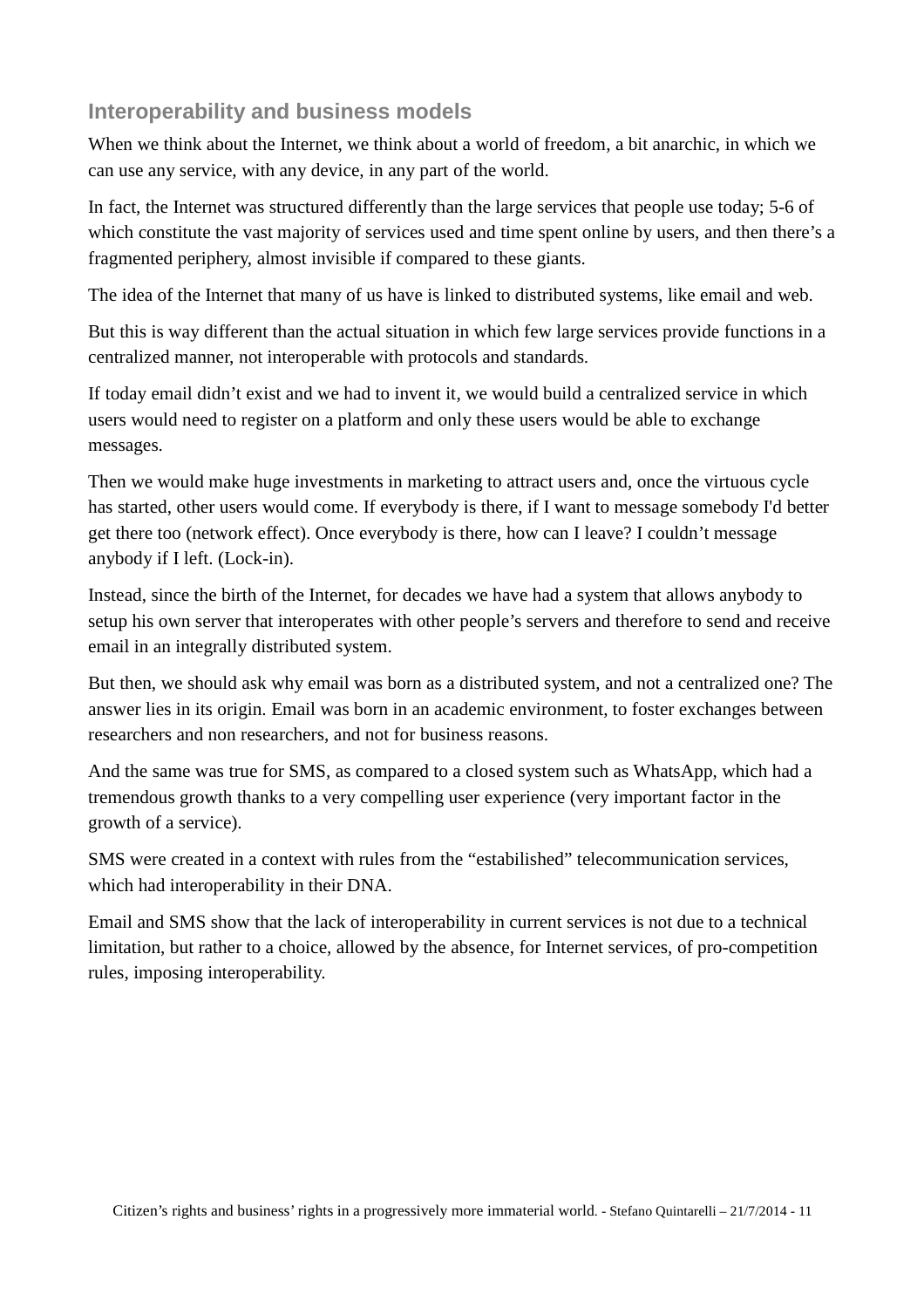## Rules and politics

(in a world where the relevance of immaterial dimension vs. material dimension increases)

This pro-competitivity for telecommunication rules has not always been around.

At some point, politics decided to introduce them.

Rules for the material dimension have evolved in 10,000 years of history, since mankind has settled down with the invention of agriculture.

In the immaterial dimension, permanent links to the Internet have started in 2001 (a dozen years ago) and, for the online service providers, a specific exemption of responsibility for intermediaries has been created – a "light" regulation approach.

Given the changed relevance in the relationship between the immaterial and material dimensions of our lives, and given the high penetration level of the Internet in our social relations, I think that it's time to start asking ourselves some – in my view, essential – questions, such as:

- If a social network, diffused everywhere, is one of the main mechanisms used by a teenager, can the choice of whether to exclude him or not from such platform be left exclusively and without appeal in the hands of such private company that runs the platform?
- If an immaterial tool, in an oligopolistic or monopolistic regime, is the main way to acquire customers for a business entity in the material world, can such a business' penalization or exclusion from the immaterial interface be left exclusively and without appeal in the hands of the private operator that operates the platform? (even more so if the operator, besides being the interface for the immaterial, can also direct consumers' behavior gaining a direct advantage over a competing material activity)

Or, would it be preferable instead that such subjects, weaker than the service provider, could have some defenses?

Recently, the state of New York<sup>4</sup> has declared Lyft (a service similar to UberEx, in which if you need a car ride you can get it from a car owner even if he doesn't have a license for public transportation) illicit.

Previously, the city of New York agreed on a settlement with AirBnB obtaining an economic compensation for reduced tax revenues from people renting their homes (without a license to do so) to others in search for a place to stay.

But who has the burden to verify and ensure, for example, the hygiene or security or accessibility for disabled people with these new forms of immaterial intermediation, which allow the aggregation of "atomic" offers, previously impossible to be put together in the material dimension?

We could decide that it's socially desirable to eliminate these control and guarantee frameworks that we have introduced in the past decades, guaranteed by the public. Or, that these burdens are to be offloaded to these new intermediaries.

<sup>4</sup> http://www.nyc.gov/html/tlc/downloads/pdf/industry\_notice\_14\_30.pdf

Citizen's rights and business' rights in a progressively more immaterial world. - Stefano Quintarelli – 21/7/2014 - 12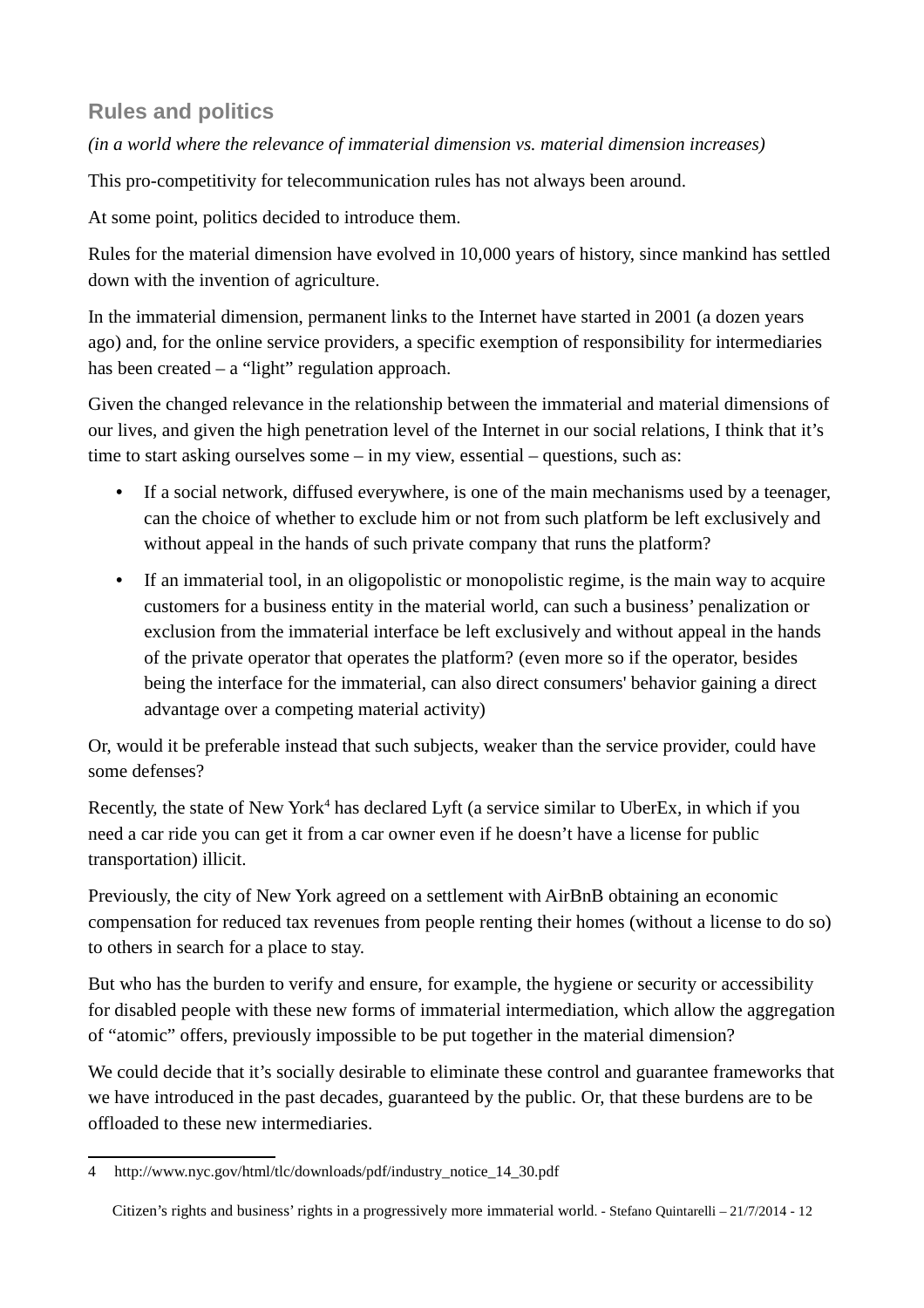The whole point that I want to highlight is that, in the immaterial dimension, vastly deregulated, extremely fast, characterized by growing returns, and which tends to grow into global monopolies or oligopolies in just a few years, positions of dominance in service intermediation of material dimension have been (and are being) created, without guarantees or obligation envisaged for analogous "former" intermediaries operating in the material dimension.

I think that politics should urgently think about the subject, with an open and inclusive approach.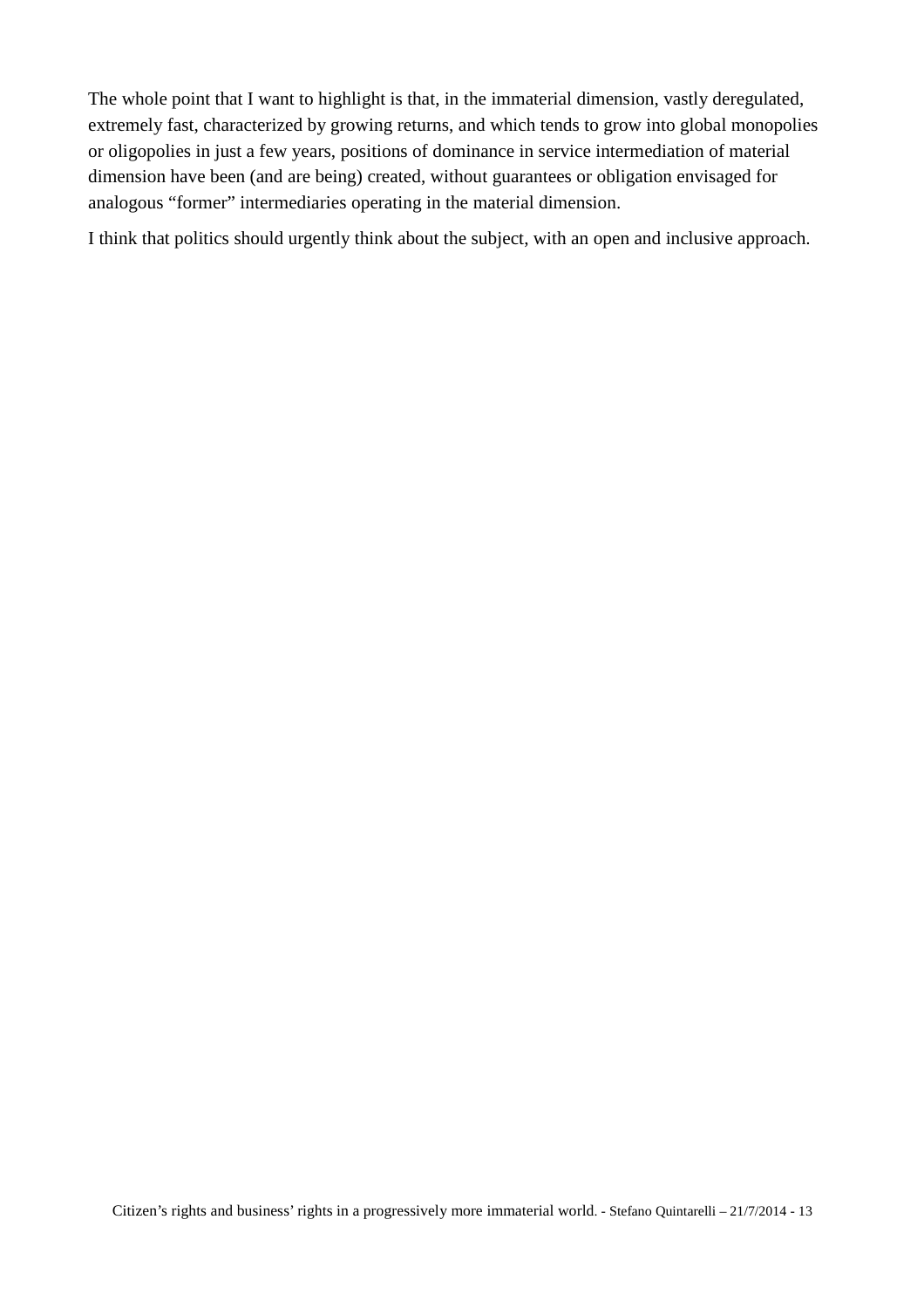### Platforms: "everything you might ever want, selected by us"

In this scenario, the evolution of the role of hardware manufacturers should be considered.

When we think about computers, we imagine a world in which we write the software we want, the way we want it, then we distribute it through the channels we want, and give it to whoever wants it, at the economic conditions that we decide. Same for services.

Analogously, we think that we can obtain software from any channel, any provider, at the economic conditions that he has set, and that we can install or uninstall it on any computer that we want.

As for the Internet, even in this case this idea is naive and romantic.

Even if this is reality for "traditional" computers, it is not the case for most of the devices that people use to connect to the Internet.

Freedom of choice and installation that computers have known from the beginning has been interrupted by the introduction of the iPhone, which limits installation only to software available on Apple's app store.

Certainly, the catalog of available software for iOS (the operating system for iPhones and iPads) is huge, but applications that don't adhere to Apple's standard are not admitted.

Apple exerts control on all applications that are installed (and an even tighter control where installation trends suggest a potential interest from users); it exerts censorship on content available on these applications, limits prices to a few pre-set values and, last but not least, keeps a 30% commission on the final sale price. (being this a completely immaterial distribution, Apple executes it from a selected country, with obvious fiscal effects)

It is not possible to install an alternate "store", because the "store" program should be first installed through Apple's app store, and rules related to apps that can be published specifically forbid alternate app stores.

It is impossible to install an alternate store in any other way, since the iOS platform allows to install only through Apple's own app store.

To install alternate software it is necessary to remove this restriction, through a very complex procedure called "jailbreak" (moreover not always available, such is the case for Apple TV 3), contractually forbidden by the user license for iOS.

Users that have performed a jailbreak on their device in order to install software chosen by them have been judged guilty of copyright violation by courts.

Copyright, born to protect authors of cultural products, is being used to ensure the closure of a system, limiting the users' traditional rights and freedoms, limiting competition in a fundamental aspect of software (app stores), reducing content and available software, forcing an economic transaction on the main (immaterial) user interface of the material dimension. If you want that these contents or services are accessible, you should let Apple sell them.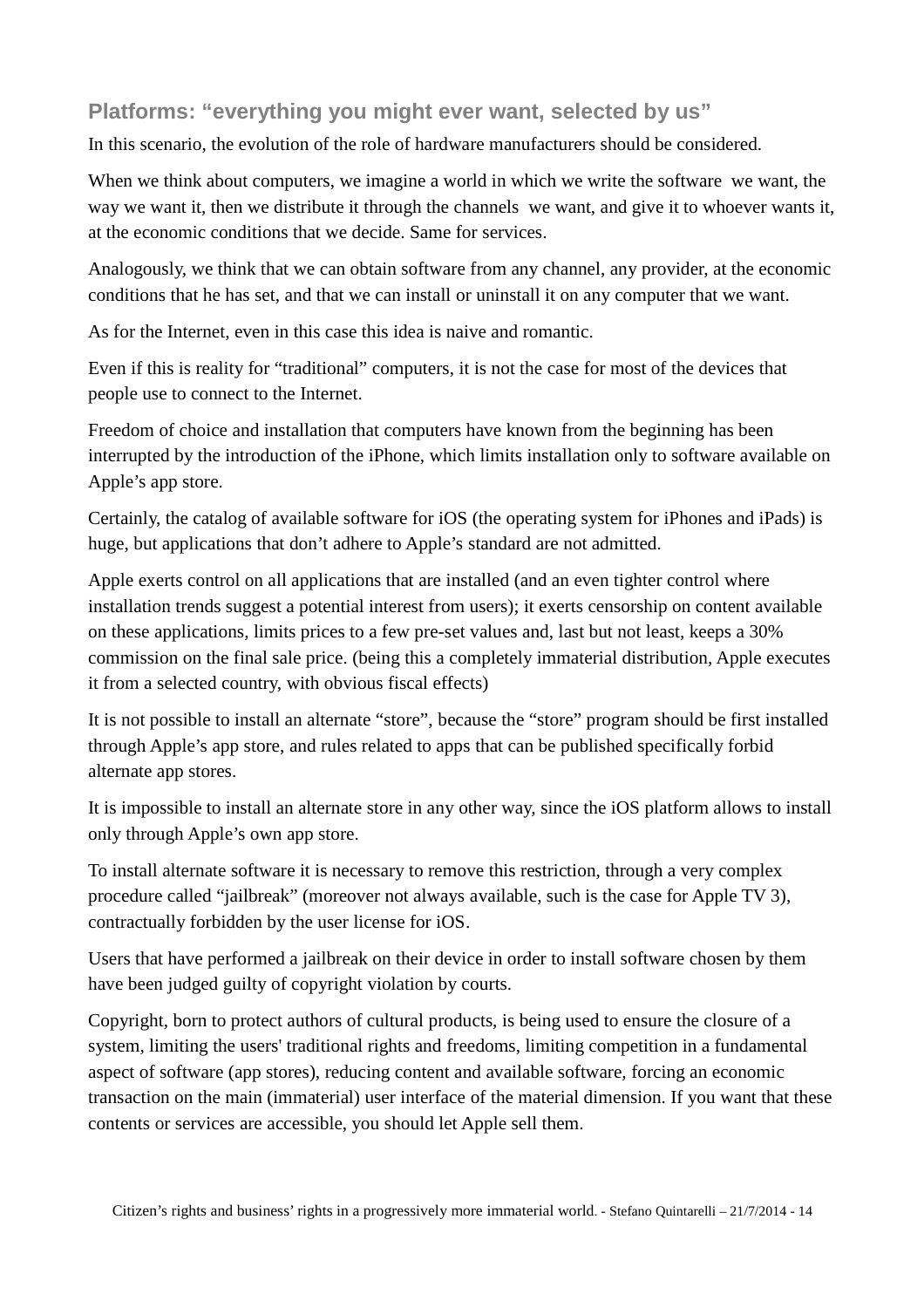### User experience and market control

This innovation introduced by Apple has been subsequently borrowed by Amazon, Microsoft and Google (who moreover obtain this effect by leveraging ergonomics and the simple user experience, rather than the absolute technical barrier).

For a long time, Apple's license ruled that any commercial product/service consumed on an Apple device was to be sold by Apple, who would keep a 30% commission (plus VAT in Luxembourg).

Now the restriction has been loosened by including a "most favoured nation"-like option<sup>5</sup>, which essentially allows to sell on alternate systems, but it should also be present in the App Store at the same price.

If a user wants to buy a fiscal manual by Sole24Ore (a major italian publishing group), he could do it on Sole24Ore's website too (where he will pay about 2% commission for the credit card), but it should also be available on Apple's app store (where Sole24Ore pays a 30% commission to Apple).

What will users do? Will they obtain the product through a deceitfully disadvantageous procedure (complex for the user, but favorable for Sole24Ore), or will they buy it on Apple's app store through a very simple procedure (but economically very unfavorable for the publisher)?

<sup>5</sup> such contractual conditions are present in other sectors too, such as tourism. Booking and Expedia (the two oligopolists of hotel bookings who account for most of the incoming bookings in Italy) rule that prices published by hotels on their platforms be the lowest among all of the hotel's published rates and require between 20% and 30% intermediation. Any hotel that that violates the rule is punished resulting in the loss of most of their clients.

Citizen's rights and business' rights in a progressively more immaterial world. - Stefano Quintarelli – 21/7/2014 - 15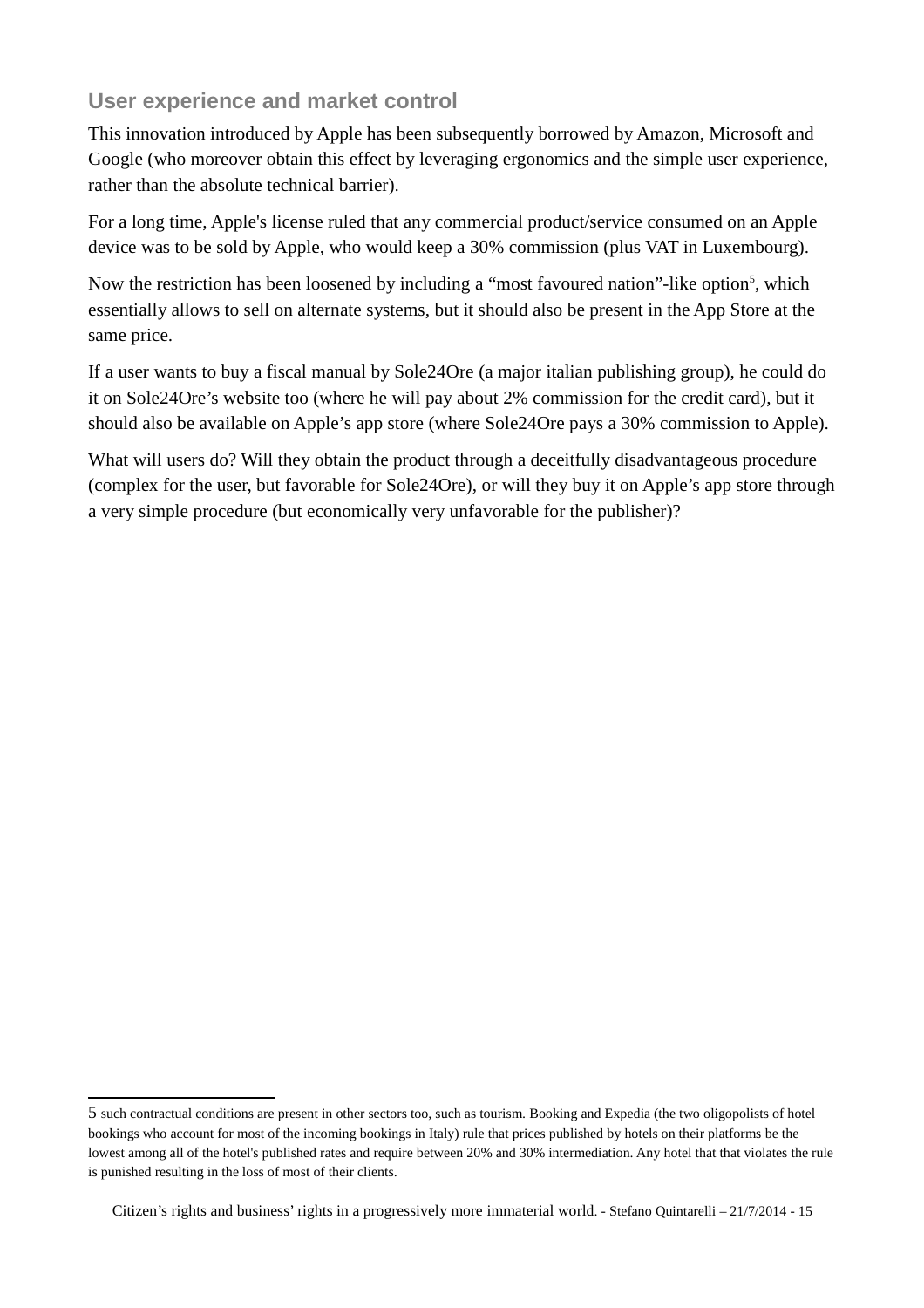### From enablers to intermediaries

As said above, a right that de facto existed, such as the right to install any software, not subject to regulation, has been "taken away" from the users and used to consolidate, in a very short time, oligopolystic positions in the immaterial dimension, which is the main user interface for economic and social exchange in the material dimension.

Hardware manufacturers, as enablers, have benefitted from lack of pro-competition and pro-user regulation to quickly become intermediaries.

From that moment, everything has to go through them, and they have become the immaterial gatekeeper of the material dimension; the ones that decide which services and applications to favour, thwart or block.

The current, very relevant, debate on loss of tax return by the Italian government, caused by the offering of digital goods and services from offshore locations by international players, is only the epiphenomenon of a more radical transformation happening.

The epiphenomenon is the loss of tax return. The broader phenomenon is the substitution of local intermediaries operating in the material dimension with multinational intermediaries operating in the immaterial dimension and imposing their rules.

Allowing gatekeepers in the immaterial dimension produces the loss of governance for most of the material dimension, of which the loss of tax return is only one aspect, and not even the most relevant.

An aspect that I believe requires deep and profound thought.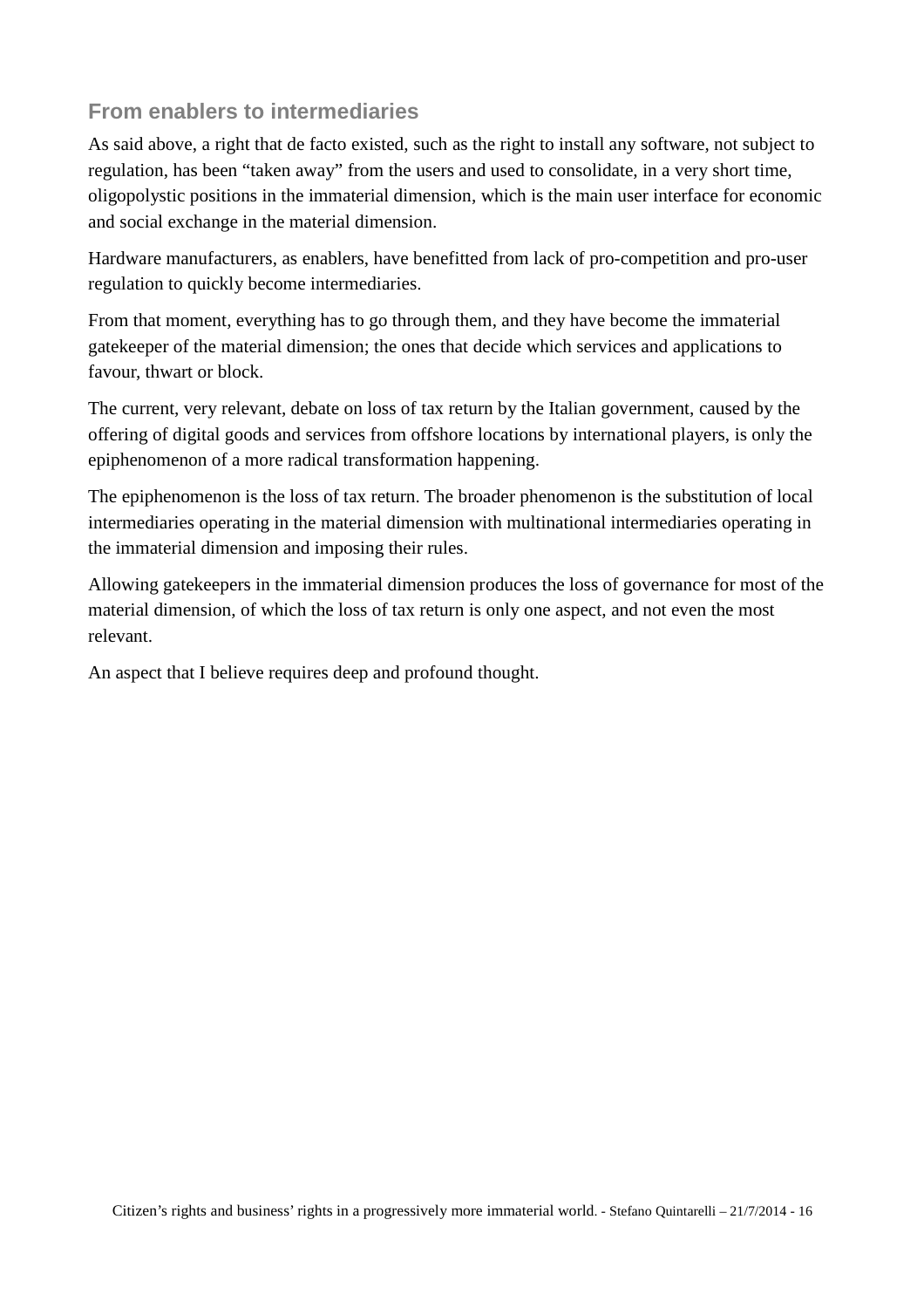### Telco's envy

Telco operators are the big losers in this profound transformation: they were dreaming of becoming intermediaries, but the regulation that protects the banking payment systems prevented them from becoming THE payment intermediaries, and the personal data regulation prevented them from taking advantage of the data they had on users (social graph, location) to become marketing intermediaries.

All has happened while the pro-competitive and pro-user regulation sparked competition in their core business, reducing their margins.

It is not by coincidence that now they continuously ask politicians and regulators to allow them to do business on the only resource left, traffic flowing through their pipes, to reposition themselves as intermediaries instead of enablers, to demand differentiated tolls to service providers that can afford them.

They would also like to become gatekeepers, custodians of the Internet access, because it's from that toll station that you control the presence in the immaterial dimension, the user interface of material dimension.

Personally I think that we don't need more gatekeepers, but fewer. And if there's a direction in which to set our thinking, it's on platform and application oligopolies, not on reducing these few rules<sup>6</sup> that in Europe allow us to have landline access to the Internet which is generally neutral.

<sup>6</sup> related to wholesale access offers by ex incumbent operators